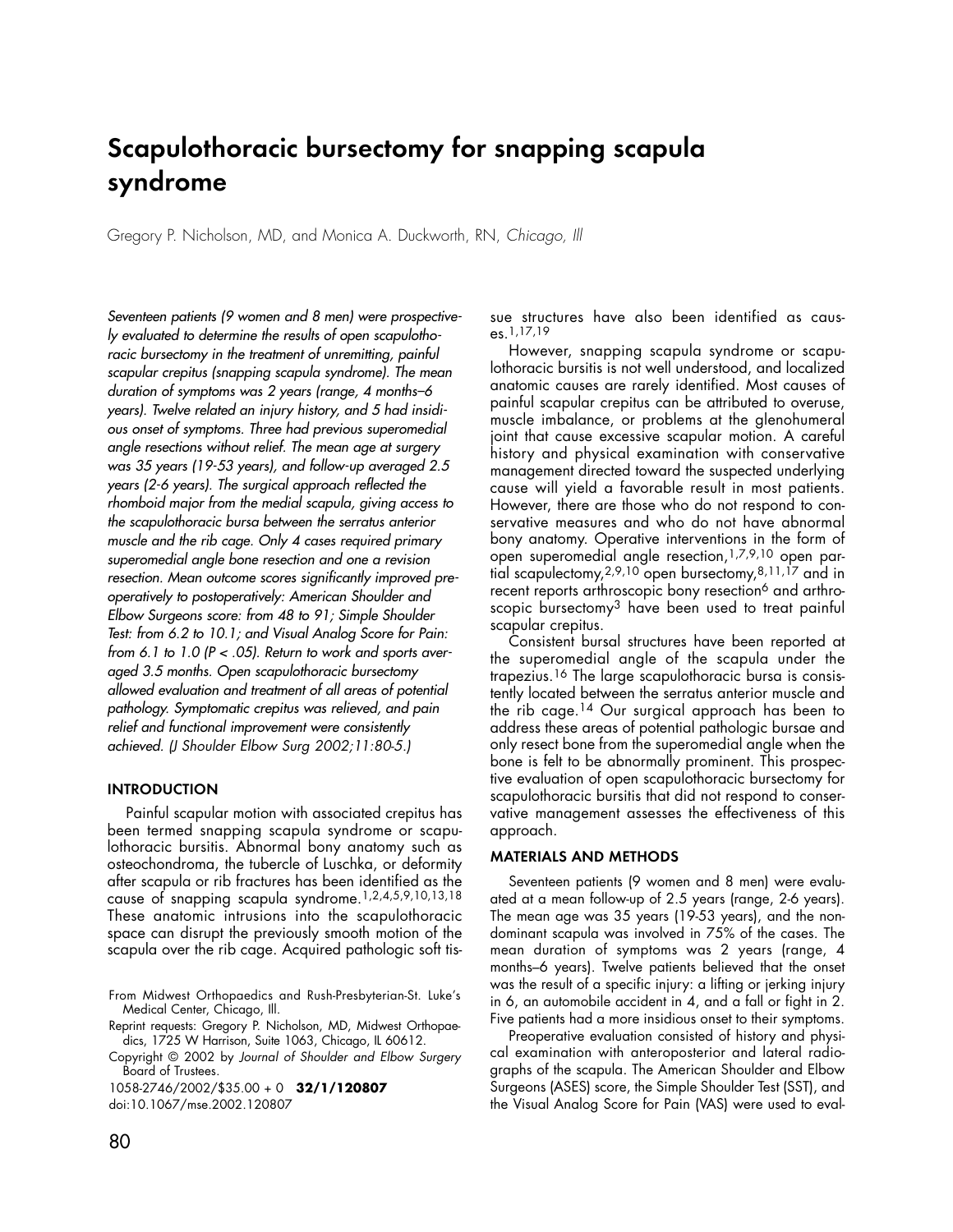uate function and pain levels (Table). The mean preoperative ASES score was 48 (range, 25-67), the mean preoperative SST was 6.2 (3-10), and the mean preoperative VAS was 6.1 (4-9). Ten patients were off work or on very restricted duty as a result of their condition, 3 were working with pain at clerical jobs, and the remaining 4 were not employed.

Patients were asked to localize and describe their symptoms and pain. Twelve patients described a constant ache beneath the scapula, which they communicated as a sensation of pressure or tightness that would not go away. Fourteen localized the majority of pain and crepitus at or below the level of the spine of the scapula. Six localized the majority at or above the level of the spine of the scapula in the area of the superomedial angle. Thus, 3 patients had symptoms equally above and below the scapular spine level. Three had recurrent pain and crepitus after a previous resection of the superomedial angle of the scapula. No patient was a high-demand overhead athlete.

All patients underwent physiotherapy with an emphasis on posture and scapulohumeral rhythm without resolution of their periscapular symptoms. Resistive and isometric muscle strengthening exercises for the rotator cuff, deltoid, and scapular rotators were performed. Of the 17 patients, 16 had gone to therapy for 2 different sessions of multiple visits without relief.

Before our evaluation, various diagnostic tests had been performed on these patients because of the extensive but nonspecific nature of their symptomatology. Eleven patients had undergone a series of trigger point injections in and around the muscles of the scapula. Seven had undergone shoulder magnetic resonance imaging, 5 EMG testing, 4 cervical magnetic resonance imaging, 2 bone scans, and 1 thoracic magnetic resonance imaging. All diagnostic test results were unremarkable.

Patients were excluded if they had evidence of concomitant cervical radiculopathy or spondylosis, rotator cuff tears or impingement, acromioclavicular arthralgia, glenohumeral stiffness, or instability. There were no radiographic abnormalities such as osteochondroma, previous scapular or rib fractures, or Luschka's tubercle. Four patients who had an elastofibroma in the area of the inferior angle of the scapula were also excluded. There were no predominant inferior angle symptoms included in this series, such as those described in throwers.16

Approximately 20 patients with primary painful scapular crepitus responded well to physiotherapy and bursal injections about the scapula and have not returned. Other patients had scapular crepitus as a secondary component to their shoulder problem. In those patients, either the crepitus was not symptomatic or clinical evaluation identified a primary glenohumeral or muscle imbalance problem. These were not categorized as snapping scapula syndrome and were not included in this study.

The anatomy of bursae in the periscapular region includes both permanent structural bursa and acquired bursa. Consistent nomenclature for these bursal structures has not been established. The large, consistently present scapulothoracic bursa is located in the serratus anterior space between the chest wall anteriorly and the serratus anterior muscle posteriorly.14 Scapulothoracic bursectomy for symptomatic scapular crepitus was described by McCluskey and Bigliani.8

# Operative technique

All patients underwent open scapulothoracic bursectomy. They were placed in the lateral decubitus position on a beanbag support, with the head of the bed angled up to approximately 30°. The scapula, shoulder, and arm were draped free. The incision was made at the medial border of the scapula from the level of the spine of the scapula distally. The inferior border of the trapezius muscle was identified first. Its thin, fibrous inferior border was mobilized from the fascia and retracted proximally. The Sharpey's fibers of the middle trapezius were elevated from the scapular spine. This allowed mobilization of the trapezius superiorly and facilitated exposure of the rhomboid major and minor and the medial border of the scapula. The release of the Sharpey's fibers from the spine of the scapula allowed access to the subtrapezial bursa between the trapezius and the superomedial angle of the scapula. The subtrapezial bursa was bluntly debrided with a gauzecovered finger, with special attention given to not injuring the spinal accessory nerve. The spinal accessory nerve was on the undersurface of the trapezius, with the wall of the subtrapezial bursa adjacent to the nerve.16 Thus the blunt dissection of the bursa was always directed anteriorly toward the supraspinatus and superomedial angle.

The most technically challenging part of the procedure was to reflect the rhomboid major from the medial border of the scapula without taking the serratus anterior insertion with it. The medial scapula is quite thin but is the attachment point for both the rhomboid major and serratus anterior. Even though these muscle tendon units insert from different directions, the Sharpey's fibers are very short, and they intermingle as a sleeve and insert into the medial border of the scapula (Figure 1). The use of needle-tip electrocautery on the coagulation setting facilitated the ability to elevate the short Sharpey's fibers of the rhomboid major and to preserve tendon tissue for reattachment to the scapula. If difficulty was encountered, the distal border of the rhomboid major was identified, and a finger swept underneath the rhomboid major to identify the proper plane.

Once the rhomboid major was properly identified, it was tagged and reflected medially. This allowed access to the scapulothoracic bursa (Figure 2). Identification of the scapulothoracic bursa confirmed the proper dissection plane: between the serratus anterior muscle posteriorly and the rib cage anteriorly. In all patients, this bursa was fibrotic, whitish-yellow in color, and adherent to the undersurface of the rhomboids and serratus anterior and to the adventitial covering of the muscles of the thoracic rib cage. Elevation of the medial edge of the scapula with a retractor allowed complete dissection and excision of this bursa (Figure 3).

The undersurface of the superomedial angle was then palpated from underneath. A qualitative assessment of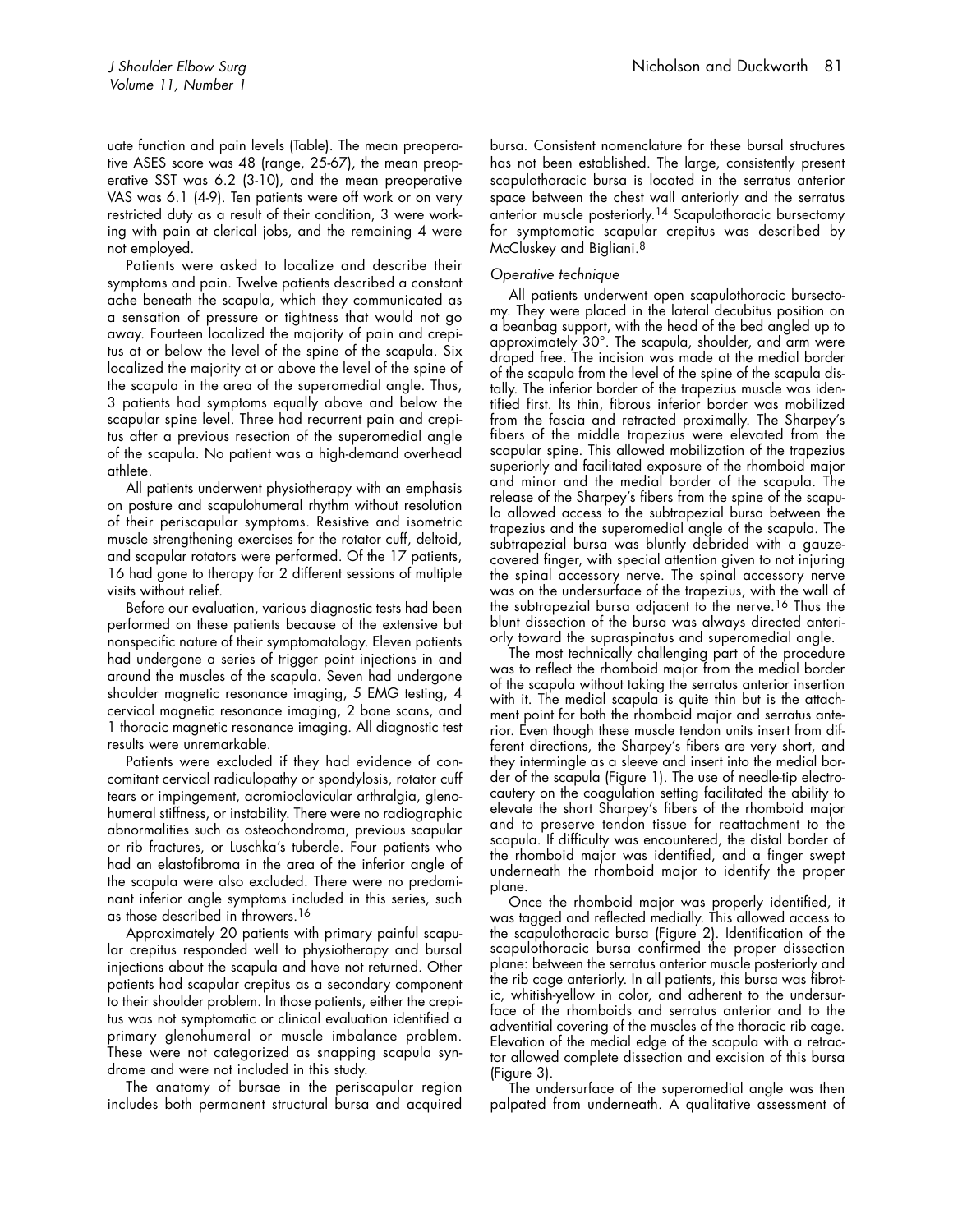

**Figure 1** Drawing of cross-sectional anatomy. *Arrow,* The plane of dissection is between the rhomboid major *(RM)* and the medial scapular *(S)* border to access the scapulothoracic bursa *(STB)*. This bursa is in the serratus anterior *(SA)* space between the serratus anterior muscle and rib cage *(R)*. *IS,* Infraspinatus; *SS,* subscapularis.



**Figure 2** Drawing of posterior view. The inferior trapezius *(T)* is retracted, exposing the rhomboid major *(RM)* muscle. The rhomboid major muscle is retracted, exposing the scapulothoracic bursa *(STB)*, thus confirming the proper dissection plane.

bone prominence, smoothness, uniformity, and soft tissue coverage was made. If the area was felt to be irregular or prominent or lacked soft tissue coverage from the scapulothoracic space, a decision to resect the bone was made. The spine of the scapula was grasped with a tenaculum and brought inferiorly, providing exposure to the superomedial angle. Needle-tip cutting electrocautery was used to elevate the supraspinatus and levator scapulae muscles to expose the superomedial angle of the scapula. A rongeur was used to judiciously resect and smooth the



Figure 3 Scapulothoracic bursa after excision. This doublelayered structure with the lumen collapsed is representative of all cases in this series. *S,* Superior; *I,* inferior; *M,* medial; *L,* lateral.

bone contour. The levator scapulae and supraspinatus muscle closure provided soft tissue coverage to the now resected superomedial angle bone. The extensive dissection and bone resection method described in other techniques was not used.7,9,10

The rhomboid major was closed to the medial border of the scapula with nonabsorbable sutures through drill holes in the edge of the bone. The inferior trapezius was sutured to the fascia from where it had been elevated. A standard skin closure was done. Only 4 patients in this series required primary superomedial angle bone resection and one a revision resection. Three patients had previous superomedial angle resections. Postoperative adhesions between the trapezius and the area of previous bone resection were encountered. Blunt dissection of these adhesions was carefully performed to mobilize the tissue planes and facilitate exposure. The pathology was felt to be scapulothoracic bursal involvement and not adhesions or prominent bone at the previous resection site.

The aftercare was the same for all patients regardless of whether a superomedial angle resection was performed or not and whether this was a primary or revision procedure. A sling was worn at all times for 4 weeks. Patients were allowed to use the hand, wrist, and elbow in the sling for assistance with eating, dental hygiene, and desktop paperwork. Active motion of the shoulder was not allowed. At 4 weeks, sling use was discontinued around the home and pendulum and active assisted motion was allowed. Patients were instructed to wear the sling in public for another 2 weeks. At 6 weeks postoperatively, a global active motion and isometric muscle strengthening program was initiated for the rotator cuff, the deltoid, and particularly the scapula rotators. Thera-Band resistive strengthening exercises were then initiated 2 weeks later. After 8 weeks, there were no limits placed on the patient's active range of motion or activity level. By 3 months, full work and sporting activities were allowed as tolerated.

#### RESULTS

All patients reported resolution of the painful crepitus sensation. Two reported very occasional crepitant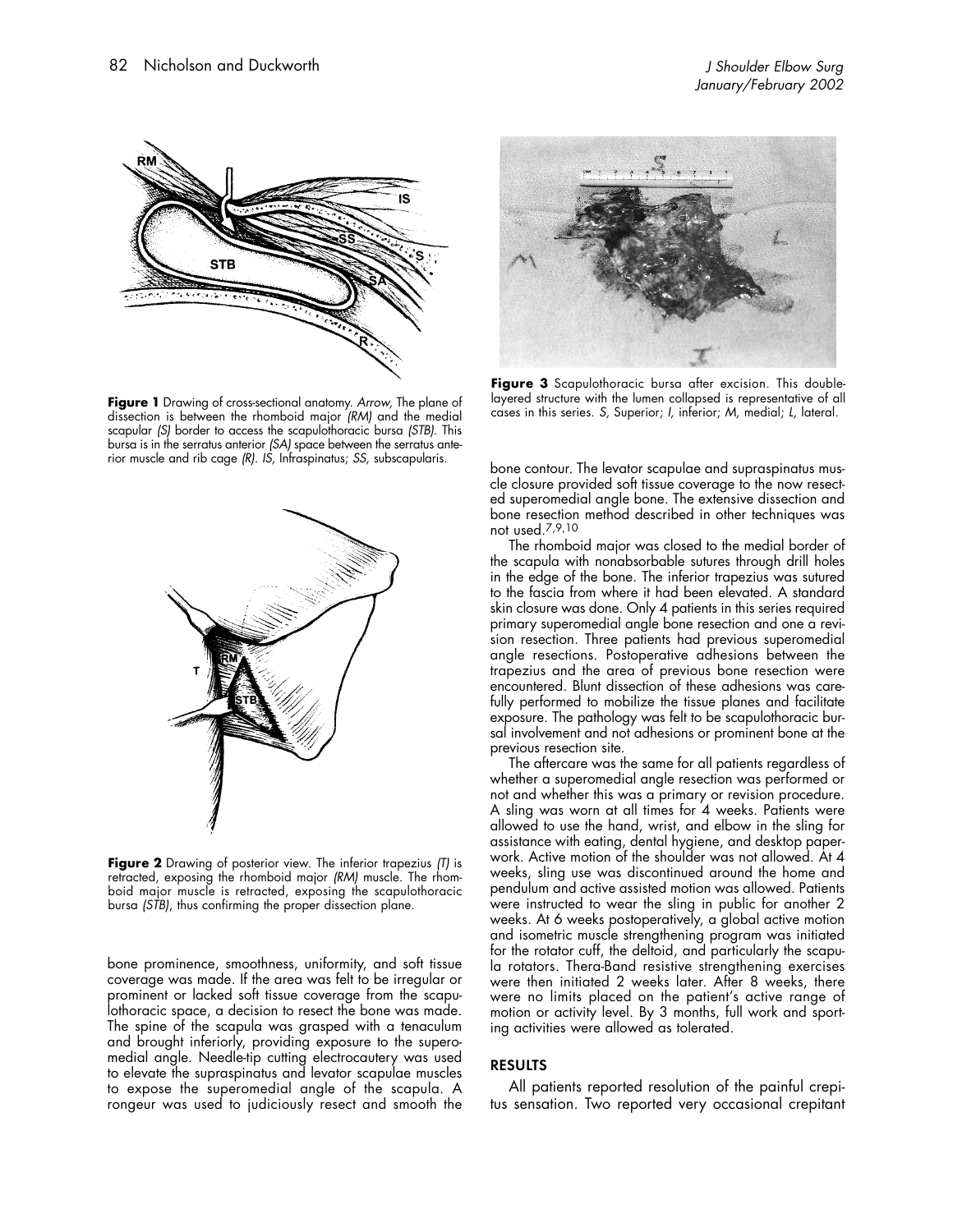**Table** Scapulothoracic bursectomy series

| <b>Patient</b> | Age/<br>sex | Mechanism<br>of injury | <b>Previous</b><br>surgery | <b>ASES (maximum</b><br>100 points) |     | <b>SST (maximum</b><br>12 points) |       | VAS (maximum<br>10 points) |                |                      |
|----------------|-------------|------------------------|----------------------------|-------------------------------------|-----|-----------------------------------|-------|----------------------------|----------------|----------------------|
|                |             |                        |                            | <b>Before After</b>                 |     | <b>Before</b>                     | After | <b>Before</b>              | After          | Procedure            |
|                | 37/F        |                        |                            | 50                                  | 82  | 8                                 | 9     | 7                          | 3              | <b>STB</b>           |
| 2              | 27/F        | Lift/jerk              |                            | 55                                  | 85  | 4                                 | 11    | 6                          | $\overline{2}$ | <b>STB</b>           |
| 3              | 36/M        | Lift/jerk              | <b>SMA</b>                 | 25                                  | 92  | 3                                 | 10    | 8                          |                | <b>STB</b>           |
| 4              | 26/F        | Lift/jerk              |                            | 38                                  | 77  | 7                                 | 10    | 6.5                        | 3              | STB and SMA          |
| 5              | 36/F        | <b>MVA</b>             |                            | 43                                  | 97  |                                   | 12    | 5                          | 0              | STB and SMA          |
| 6              | 43/M        | Fall/fight             |                            | 36                                  | 86  | 3                                 | 10    | 8                          |                | <b>STB</b>           |
|                | 27/F        |                        |                            | 48                                  | 85  | 5                                 | 10    | 6                          |                | <b>STB</b>           |
| 8              | 46/M        | <b>MVA</b>             | <b>SMA</b>                 | 56                                  | 92  | 6                                 | 11    | 7                          |                | <b>STB</b>           |
| 9              | 38/M        | Fall/fight             |                            | 46                                  | 100 | 6                                 | 12    | 6                          |                | <b>STB</b>           |
| 10             | 53/F        | <b>MVA</b>             |                            | 63                                  | 100 | 10                                | 12    | 5                          | 0              | <b>STB</b>           |
| 11             | 40/M        | Lift/jerk              | <b>SMA</b>                 | 32                                  | 83  | 5                                 | 9     | 7                          | $\overline{2}$ | STB and revision SMA |
| 12             | 38/F        | <b>MVA</b>             |                            | 50                                  | 88  | 6                                 | 10    | 6                          |                | <b>STB</b>           |
| 13             | 22/F        | Lift/jerk              |                            | 63                                  | 97  | 10                                | 12    | 4                          |                | STB and SMA          |
| 14             | 47/M        | Lift/jerk              |                            | 67                                  | 100 | 8                                 | 12    | 6                          | 0              | STB and SMA          |
| 15             | 38/M        |                        |                            | 25                                  | 92  | 4                                 | 11    | 9                          |                | <b>STB</b>           |
| 16             | 19/M        |                        |                            | 63                                  | 100 | 8                                 | 12    | 4                          | 0              | <b>STB</b>           |
| 17             | 29/F        |                        |                            | 58                                  | 90  | 6                                 | 10    | 6                          |                | <b>STB</b>           |

*STB,* Scapulothoracic bursectomy; *SMA,* superomedial angle resection.

sounds, but with diminished intensity and frequency and no pain. The sensation of pressure under the scapula resolved in all. The mean VAS, on a 10-point scale, dropped to 1.0 (range, 0-3) from 6.1 (4-9) preoperatively (Table). The ASES score, out of a possible 100 points, improved from the preoperative mean of 48 (25-67) to a postoperative mean of 91 (77-100). The SST, out of a possible 12 points, improved from a preoperative mean of 6.2 (3-10) to a postoperative mean of 10.1 (9-12). All outcome score improvements were statistically significant (*P* < .05). The mean time to return to work and sports was 3.5 months.

Of the 13 employed patients, 10 returned to fullduty activity. Three had work restrictions permitting only lighter duties. There were 8 workers' compensation cases. Of these, 6 patients returned to full duty and 2 to modified lighter duty. One patient still complained of pain in the area of the inferior angle of the scapula. One patient had recurrent upper trapezius spasms that initiated headaches, which began approximately 9 months after scapulothoracic bursectomy. This patient did not have recurrent scapular crepitus.

There was 1 reoperation. A patient had undergone superomedial angle resection  $\vec{4}$  years prior to a new injury, which resulted in painful scapulothoracic crepitus. He underwent scapulothoracic bursectomy. The area of the resected superomedial angle was not felt to be irregular or prominent. He had no pain or crepitus and was in a work-conditioning program when he strained his shoulder while doing pendulum exercises with a 10-lb weight in his hand. (This exercise was not ordered or advocated by the authors.) He had dramatic new crepitus and pain localized to the superomedial angle resection develop. This did not resolve, and 3 months after the injury (6 months after scapulothoracic bursectomy), the superomedial angle was explored, irregular bone resected, and muscle coverage over the now prominent bone provided. He ultimately had an excellent outcome and returned to full-duty work.

In all cases in this series, the pathologic specimen was an adhesive, tough, fibrous bursal structure that was resected from the scapulothoracic space. Dimensions averaged 8 cm  $\times$  10 cm. Histologic evaluation consistently revealed diffuse fibrous tissue with areas of adipose tissue and infiltration of chronic inflammatory cells (Figure 4).

# **DISCUSSION**

Scapulothoracic bursitis or snapping scapula syndrome is an uncommon condition. Symptoms can be diffuse and nonspecific in the periscapular area. In patients who do not have a readily apparent architectural abnormality, treatment can be problematic. Most periscapular symptoms are related to other causes, such as cervical radiculitis or radiculopathy, muscle strain of the scapula rotators, glenohumeral joint problems that result in excessive scapular motion, or overuse syndromes with muscle fatigue. The identification of these potential causes and changes in work or recreational habits will resolve the problem in the vast majority of patients. However, there are those who do not respond and whose symptoms are primarily localized to the scapulothoracic region.

Resection of the superomedial angle has been advo-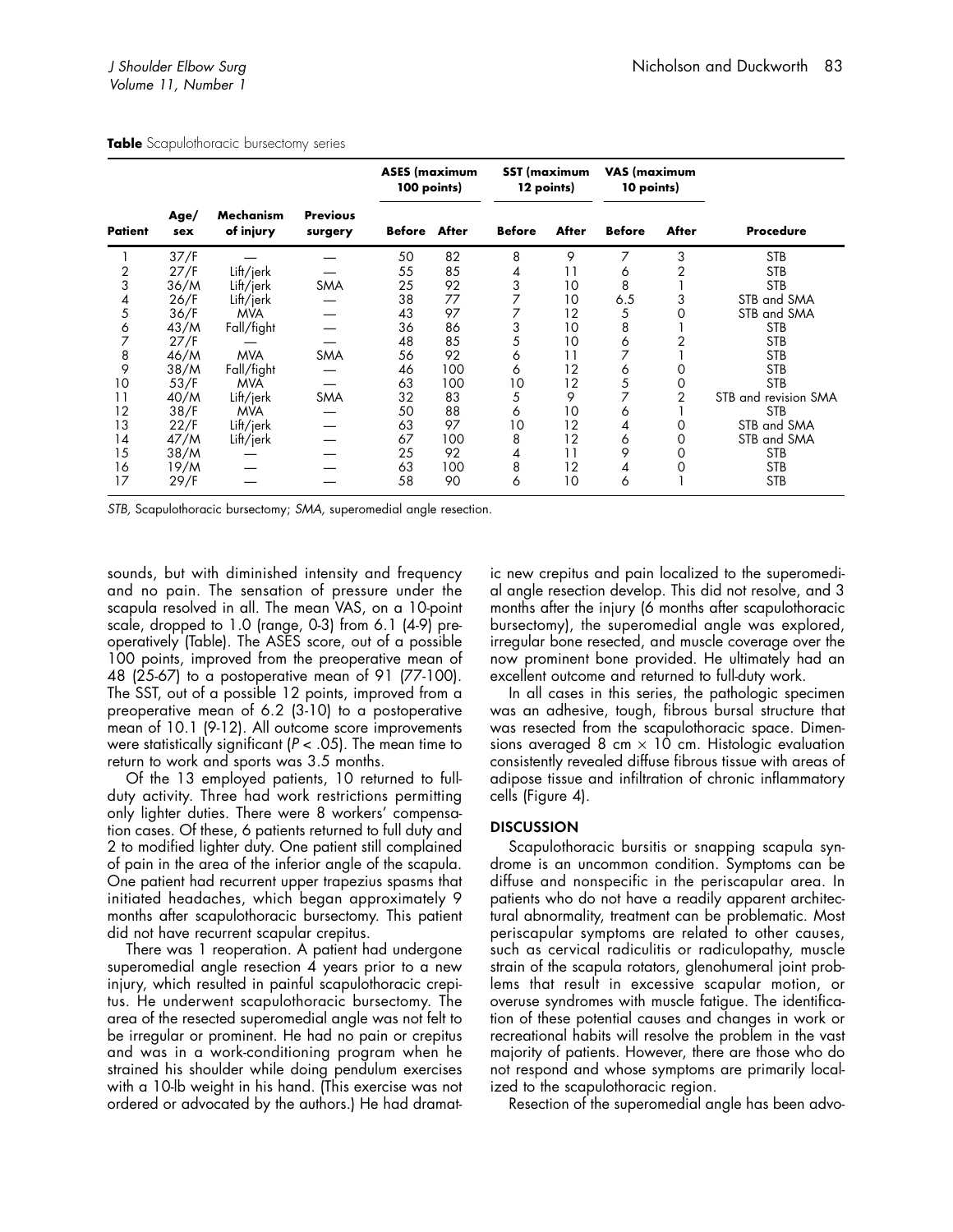

Figure 4 Histologic section of scapulothoracic bursa revealing predominant fibrous character, intermittent chronic inflammatory cells, and adipose tissue (hematoxylin-eosin stain, magnification  $\times$ 20).

cated as a surgical option and has been described in both open<sup>7,9,10,18</sup> and arthroscopic procedures.<sup>6</sup> However, neither of these methods addresses the scapulothoracic bursa between the serratus anterior muscle and the rib cage. Removal of bone that may not be pathologic in the first place may not completely address all areas of pathology and may lead to recurrent symptoms. Of the 17 patients in this series, 3 had undergone previous open superomedial angle resections and had recurrent symptoms. Scapulothoracic bursectomy resolved their symptoms.

Very little information is available on the normal anatomy of the superomedial angle of the scapula or on its relationship to the thoracic cage.<sup>5,15</sup> The superomedial angle is extremely variable in its size, shape, and contour, as well as its relationship to the rest of the scapula. In a study of 420 scapulae done by the senior author, which examined acromion morphology and age-related changes, the superomedial angle was also qualitatively studied.<sup>12</sup> The superomedial angle in those specimens showed no abnormal bony prominence, roughening, or ossification of tendon insertions. There were no apparent changes in this area of the bone noted in the older specimens.

The findings of that study<sup>12</sup> and our clinical findings have led us to believe that the superomedial angle could not be responsible for all symptoms in all patients. Recent reports have identified consistently present bursal structures at the superomedial angle of the scapula under the trapezius<sup>16</sup> and in the scapulothoracic space between the serratus anterior muscle and the rib cage.<sup>8,11,14</sup> We felt that the common complaint of pain in the region of the superomedial angle could be a contribution from fibrosis and inflammation of the subtrapezial bursa in conjunction with involvement of the scapulothoracic bursa.

Patients also consistently complained of a sensation

of pressure under the scapula. Most located the majority of symptoms below the level of the spine of the scapula. The scapulothoracic bursa deep to the serratus anterior muscle is quite large and consistently present.<sup>14</sup> All patients in this series exhibited thick, adherent, fibrotic bursal material that essentially obliterated this space. Dissection to peel and resect this thickened robust pathologic bursa off the undersurface of the rhomboids and serratus and off the rib cage was required, re-establishing the anterior space between the serratus anterior muscle and the rib cage.

As a result of our operative findings and the recent reports on bursal anatomy, we now use injections into the subtrapezial bursa and scapulothoracic bursa for both diagnostic and therapeutic purposes when treating symptoms of painful scapular crepitus that have not responded to conservative management.

When operative intervention is finally undertaken in this uncommon condition, all sites of potential pathology should be evaluated. Direct, open superomedial angle resection will traverse the subtrapezial bursa but not address the scapulothoracic bursa. The recently reported arthroscopic superomedial angle resection technique<sup>6</sup> does not address the subtrapezial bursa, such as that found in the cases in this series. Open scapulothoracic bursectomy allowed resection of the scapulothoracic bursa and subtrapezial bursa, evaluation of the bone at the superomedial angle (and other areas of the scapula), and resection of bone if felt to be abnormally prominent. This approach provided symptomatic relief from the crepitus and pressure sensations. Functional improvement and pain relief were consistently achieved.

### **REFERENCES**

- 1. Butters KP. The scapula. In: Rockwood CA, Matson FA, editors. The shoulder. Philadelphia: Saunders; 1990. p. 363-4.
- 2. Carlson HL, Haig AJ, Stewart DC. Snapping scapula syndrome: three case reports and an analysis of the literature. Arch Phys Med Rehabil 1997;78:506-11.
- 3. Ciullo JV. Subscapular bursitis: treatment of "snapping scapula" or "washboard syndrome." Arthroscopy 1992;8:412-3.
- 4. Cooley LH, Torg JS. "Pseudowinging" of the scapula secondary to subscapular osteochondroma. Clin Orthop 1982;162:119- 24.
- 5. Edelson JG. Variations in the anatomy of the scapula with reference to snapping scapula. Clin Orthop 1996;322:111-5.
- 6. Galinat BJ. Endoscopic scapuloplasty: a minimum two year follow-up [abstract]. Orthop Trans 1997;21:134.
- 7. Kuhn JE, Plancher KD, Hawkins RJ. Symptomatic scapulothoracic crepitus and bursitis. J Am Acad Orthop Surg 1998; 6:267-73.
- 8. McCluskey GM III, Bigliani LU. Surgical management of refractory scapulothoracic bursitis [abstract]. Orthop Trans 1991;15: 801.
- 9. Milch H. Partial scapulectomy for snapping scapula. J Bone Joint Surg Am 1950;32:561-6.
- 10. Milch H. Snapping scapula. Clin Orthop 1961;20:139-50.
- 11. Nicholson GP. Scapulothoracic bursectomy for snapping scapula syndrome [abstract]. Orthop Trans 1998;22:60.
- 12. Nicholson GP, Goodman DA, Flatow EF, Bigliani LU. The